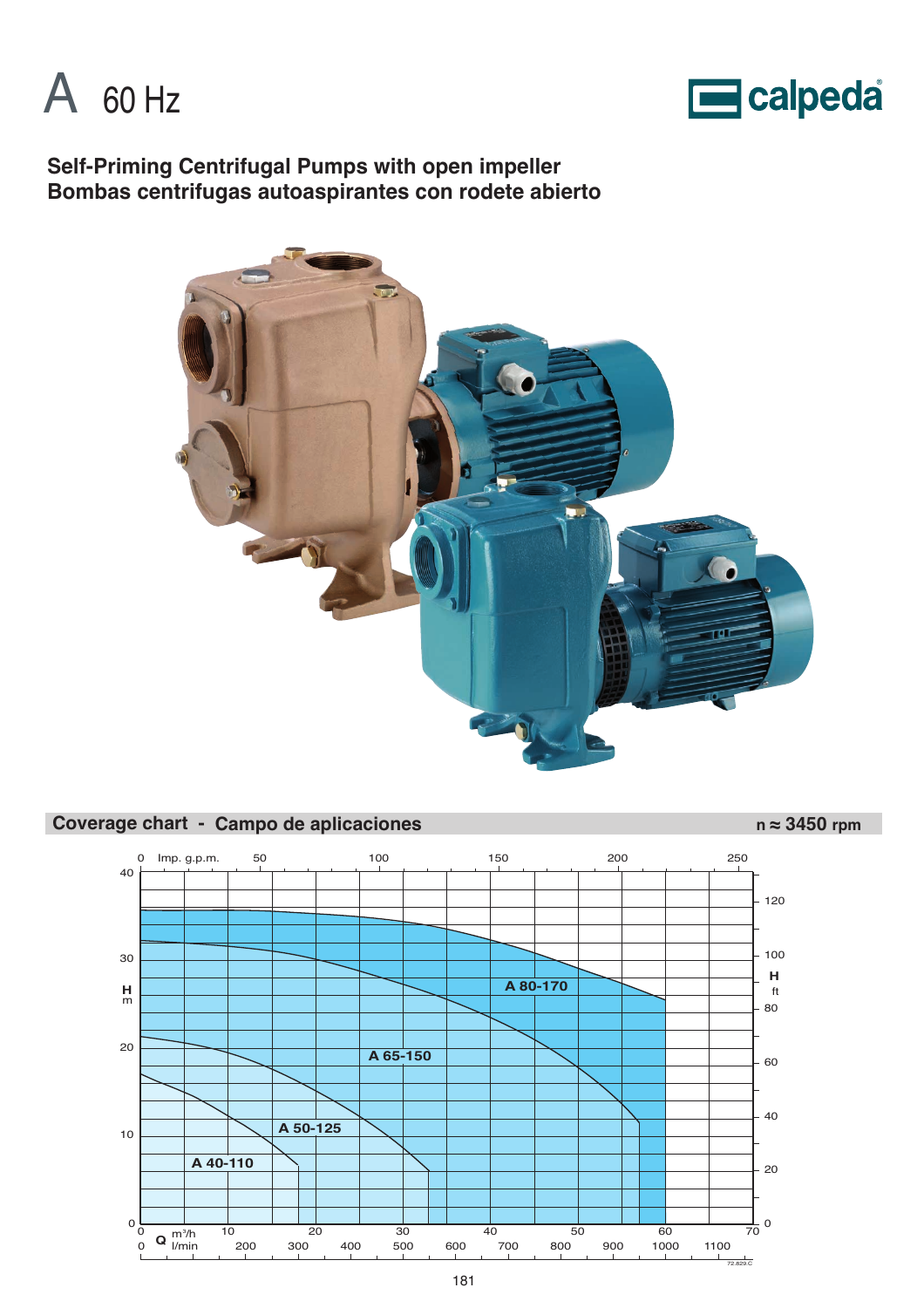



# **Construction**

Close-coupled centrifugal pumps with open impeller.

The built-in backflow preventer avoids reverse siphoning when the pump is stopped and assures automatic re-priming at the next start. The pump re-primes itself even if partially filled with liquid and with completely empty suction pipe.

### **Connections**: threaded ports **ISO 228/1**.

threaded ports **NPT** (ANSI/ASME B1.20.1) on request A: version with pump casing and lanter bracket in cast iron. B-A: version with pump casing and lanter bracket in bronze

(the pumps are supplied fully painted).

# **Applications**

For clean or slightly dirty water, also with solids up to 10 mm grain size for A 40-110, A 50-125 and 15 mm for A 65-150, A 80-170. For draining a basin or a sump. For irrigation. For civil and industrial applications.

# **Operating conditions**

Liquid temperature from -10 °C to +90 °C. Room temperature up to 40 °C. Maximum permissible working pressure up to 6 bar (10 bar for A 80- 170).

Continuous duty.

### **Motor**

2-pole induction motor, 60 Hz (n = 3450 rpm).

- **A**: three-phase 220/380 V, 220/440 V, up to 3 kW; 380/660 V, from 4 to 11 kW;
- **AM**: single-phase 110 V, 127 V, 220 V, 110/220 V. with thermal protector up to 1.1 kW only 220V. Capacitor inside the terminal box.

Insulation class F. Protection IP 54.

**Classification scheme IE3 for three-phase motors from 0,75 kW.** Constructed in accordance with: EN 60034-1; EN 60034-30-1.

EN 60335-1, EN 60335-2-41.

# **Special features on request**

Other voltages. Protection IP 55. Special mechanical seal. Higher or lower liquid or ambient temperatures. Construction with bearing bracket.

# **Materials**

| Components                                                                                              | A                                                              | B-A                                 |  |  |  |
|---------------------------------------------------------------------------------------------------------|----------------------------------------------------------------|-------------------------------------|--|--|--|
| Pump casing<br>Suction flange<br>Inspection cover<br>(for A $65, A 80$ )<br>Lantern bracket<br>Impeller | Cast iron<br>GJL 200 EN 1561                                   | <b>Bronze</b><br>G-Cu Sn 10 EN 1982 |  |  |  |
| Shaft                                                                                                   | Cr-Ni steel<br>1.4305 EN 10088<br>(AISI 303)                   | Cr-Ni-Mo steel                      |  |  |  |
|                                                                                                         | Cr steel<br>1.4104 EN 10088<br>(AISI 430)<br>for A 65-150AE.BE | 1.4401 EN 10088<br>(AISI 316)       |  |  |  |
| Mechanical seal                                                                                         |                                                                | Carbon - Ceramic - NBR              |  |  |  |

### **Ejecución**

Bomba centrífuga monobloc autocebante con rodete abierto.

La válvula de retención incorporada en la bomba impide, en el paro, el efecto sifón y asegura la autoaspiración automática en cada nueva puesta en marcha. La bomba autoaspira aunque la válvula de retención no cierre perfectamente , estando la bomba parcialmente llena de agua y con el tubo de aspiración completamente vacío.

### **Orificios**: Roscados **ISO 228/1**.

Roscados **NPT** (ANSI/ASME B1.20.1) bajo demanda. A: Ejecución con cuerpo bomba y acoplamiento in hierro. B-A: Ejecución con cuerpo bomba y acoplamiento in bronce. Las bombas en bronce se suministran totalmente pintadas.

### **Aplicaciones**

Para agua límpia o ligeramente sucia, aún conteniendo cuerpos sólidos hasta 10 mm para A 40-110, A 50-125 y 15 mm para A 65-150, A 80-170. Para el vaciado de sótanos, fosas, achiques, etc. Para riegos por gravedad. Para aplicaciones civiles e industriales.

### **Límites de empleo**

Temperatura líquido de - 10 °C a + 90 °C. Temperatura ambiente hasta 40 °C. Presión máxima admitida en el cuerpo de la bomba 6 bar (10 bar para A 80-170). Servicio continuo.

# **Motor**

Motor a inducción 2 polos, 60 Hz (n = 3450 1/min). **A**: trifásico 220/380 V, 220/440 V, hasta 3 kW; 380/660 V, de 4 a 11 kW;

**AM**: monofásico 110 V, 127 V, 220 V, 110/220 V. con protector térmico hasta 1,1 kW sólo para 220V. Condensador incorporado en la caja de bornes.

Aislamiento clase F. Protección IP 54.

**Clase alta eficiencia IE3 para motor trifásico de 0,75 kW.**

Ejecución según EN 60034-1; EN 60034-30-1.

EN 60335-1, EN 60335-2-41.

# **Otras ejecuciones bajo demanda**

Otras tensiones.

Protección IP 55.

Sello mecánico especial.

Para líquidos o ambientes con temperaturas más elevadas o más bajas.

Ejecución con soporte y eje libre.

# **Materiales**

| Componentes                                                                                          | A                                                                   | B-A                                 |  |  |  |
|------------------------------------------------------------------------------------------------------|---------------------------------------------------------------------|-------------------------------------|--|--|--|
| Cuerpo bomba<br>Bridas de aspiración<br>Tapa registro<br>(para A 65, A 80)<br>Acoplamiento<br>Rodete | Hierro<br>GJL 200 EN 1561                                           | <b>Bronce</b><br>G-Cu Sn 10 EN 1982 |  |  |  |
| Eje                                                                                                  | Acero al níquel-cromo<br>1.4305 EN 10088<br>(AISI 303)              | Acero al Cr-Ni-Mo                   |  |  |  |
|                                                                                                      | Acero al Cr<br>1.4104 EN 10088<br>(AISI 430)<br>para A 65-150AE, BE | 1.4401 EN 10088<br>(AISI 316)       |  |  |  |
| Sello mecánico                                                                                       | Carbón - Cerámica - NBR                                             |                                     |  |  |  |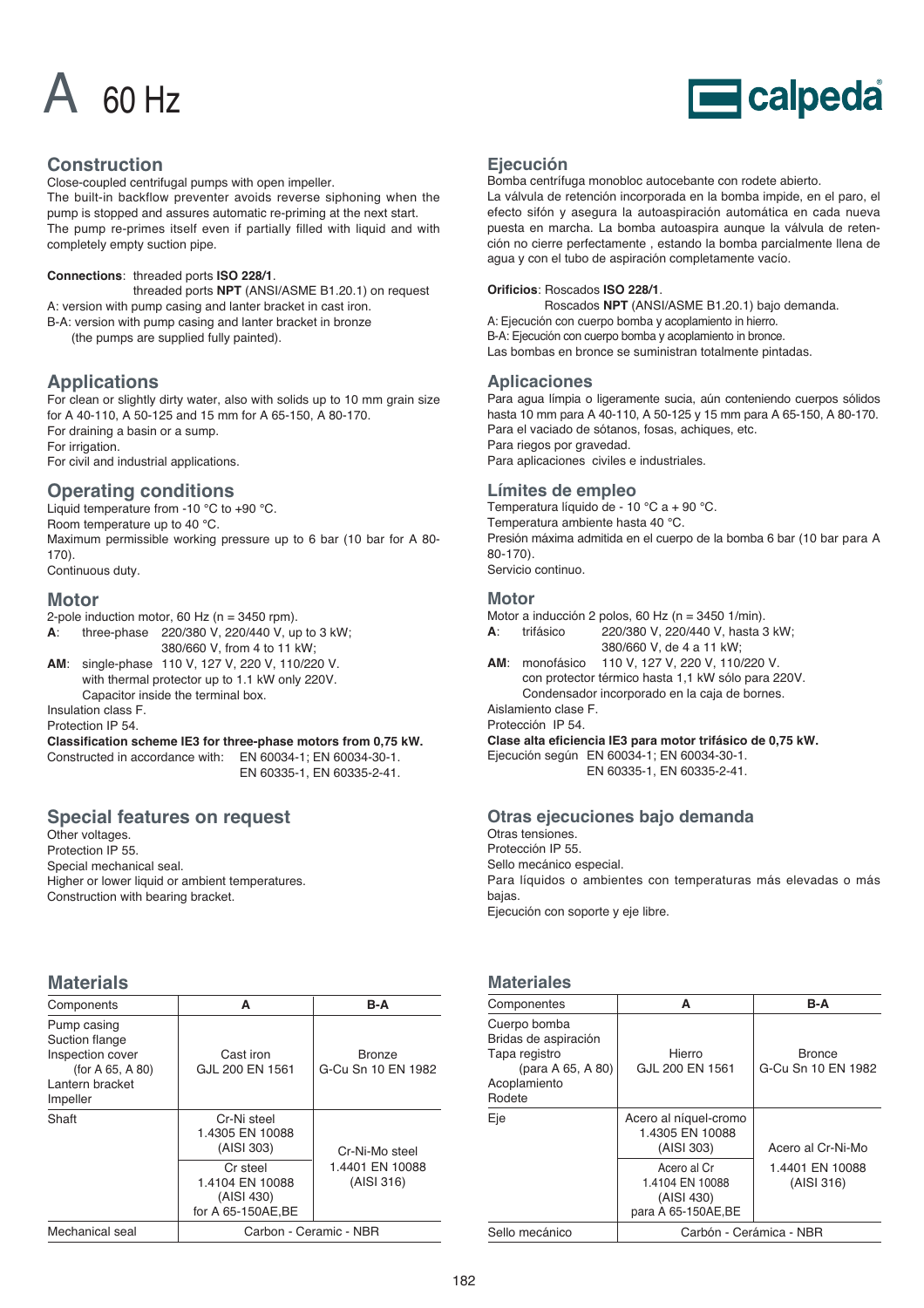



# **Performance - Prestaciones n ≈ 3450 rpm**

| $3 \sim$                           | $1 \sim$                             |      | P <sub>2</sub> | $m^3/h$<br>Ω         | 3.6  | 4.8  | 6    | 7,5  | 8.4  | 9.6  | 10.8 | 12             | 15  | 18   |
|------------------------------------|--------------------------------------|------|----------------|----------------------|------|------|------|------|------|------|------|----------------|-----|------|
|                                    |                                      | kW   | <b>HP</b>      | l/min                | 60   | 80   | 100  | 125  | 140  | 160  | 180  | 200            | 250 | 300  |
| A 40-110B-60/A<br>B-A 40-110B-60/A | AM 40-110B-60/A<br>B-AM 40-110B-60/A | 0,55 | 0.75           |                      | 12.5 | 12   | 11.3 | 10.5 | 10   | 9.4  | 8.6  | 7,8            | 5,4 |      |
| A 40-110A-60/B<br>B-A 40-110A-60/B | AM 40-110A-60/A<br>B-AM 40-110A-60/A | 0.75 | 1              | H <sub>m</sub>       | 15.5 | 15   | 14.5 | 13.7 | 13,2 | 12.5 | 11.8 | 11.1           | 9.1 | 6.7  |
|                                    |                                      |      |                |                      |      |      |      |      |      |      |      |                |     |      |
| $3 \sim$                           | $1 \sim$                             |      | P <sub>2</sub> | $m^3/h$              | 6    | 9    | 12   | 15   | 18   | 21   | 24   | 27             | 30  | 33   |
|                                    |                                      | kW   | HP             | $\mathbf Q$<br>I/min | 100  | 150  | 200  | 250  | 300  | 350  | 400  | 450            | 500 | 550  |
| A 50-125CE-60<br>B-A 50-125CE-60   | AM 50-125CE-60<br>B-AM 50-125CE-60   | 0.75 | $\mathbf{1}$   |                      | 13.5 | 13   | 12   | 11   | 9.5  | 8    | 6    | 4              |     |      |
| A 50-125B-60/A<br>B-A 50-125B-60/A | AM 50-125BE-60<br>B-AM 50-125BE-60   | 1,1  | 1.5            | H <sub>m</sub>       | 16.5 | 16   | 15   | 13,5 | 12   | 10,5 | 9    | $\overline{7}$ | 5   |      |
| A 50-125A-60/A<br>B-A 50-125A-60/A | AM 50-125AE-60<br>B-AM 50-125AE-60   | 1,5  | 2              |                      | 20   | 19,5 | 18.5 | 17.5 | 16   | 14.5 | 13   | 11             | 9   | 6    |
|                                    |                                      |      |                |                      |      |      |      |      |      |      |      |                |     |      |
| $3 \sim$                           |                                      |      | P <sub>2</sub> | $m^3/h$<br>Q         | 15   | 18   | 24   | 30   | 33   | 36   | 42   | 48             | 54  | 57   |
|                                    |                                      | kW   | HP             | l/min                | 250  | 300  | 400  | 500  | 550  | 600  | 700  | 800            | 900 | 950  |
| A 65-150C-60/C<br>B-A 65-150C-60/B |                                      | 2,2  | 3              |                      | 19.5 | 19   | 17   | 15,5 | 14.5 | 13   | 11   | 6.5            |     |      |
| A 65-150B-60/B<br>B-A 65-150B-60/A |                                      | 3    | 4              | H <sub>m</sub>       | 22,5 | 21,5 | 20   | 18,5 | 17   | 16   | 13.5 | 10             | 5   |      |
| A 65-150A-60/C<br>B-A 65-150A-60/B |                                      | 4    | 5,5            |                      | 31   | 30,5 | 29   | 27   | 26   | 25   | 22,5 | 19             | 15  | 11.5 |

| $3 \sim$                           |                                          |     | P <sub>2</sub> | $m^3/h$        | 15   | 18   | 21   | 24   | 30                                            | 36   | 45   | 54   | 60   | 66   |
|------------------------------------|------------------------------------------|-----|----------------|----------------|------|------|------|------|-----------------------------------------------|------|------|------|------|------|
|                                    |                                          | kW  | НP             | Q<br>l/min     | 250  | 300  | 350  | 400  | 500                                           | 600  | 750  | 900  | 1000 | 1100 |
| A 80-170B-60/A<br>B-A 80-170B-60/A |                                          | 5,5 | 5.'            |                | 29,9 | 29.8 | 29,7 | 29,3 | 28,2                                          | 26.6 | 23,8 | 20,3 | 17.3 |      |
| A 80-170A-60/A<br>B-A 80-170A-60/A |                                          | 7.5 | 10             | H <sub>m</sub> | 35.5 | 35.5 | 35.2 | 35   | 34.4                                          | 33.2 | 30,9 | 27.6 | 25.4 |      |
| Standard construction.<br>A        | P <sub>2</sub> Rated motor power output. |     |                |                |      |      |      |      | Tolerances according to UNI EN ISO 9906:2012. |      |      |      |      |      |

Ejecución normal. **B-A** Bronze construction.

Ejecución en bronce.

Potencia nominal del motor. **H** Total head in m.

Altura total en m.

Tolerances according to UNI EN ISO 9906:2012. Tolerancias según UNI EN ISO 9906:2012.

# **Rated currents - Intensidades nominales**

| <b>TYPE</b>     |      | P <sub>2</sub> |                  | single-phase - monofásico<br>$1\sim$ |      |          |       |  |
|-----------------|------|----------------|------------------|--------------------------------------|------|----------|-------|--|
| <b>TIPO</b>     |      |                | 220V             | 127V                                 | 110V | 110/220V |       |  |
|                 | kW   | HP.            | I <sub>N</sub> A | IN A                                 | IN A | IN A     | IA/IN |  |
|                 | 0,55 | 0,75           | 5,2              | 9                                    | 10.4 | 9.2/4.7  | 3,1   |  |
| AM 40-100A-60/A | 0,75 |                | 6,9              | 12                                   | 13,8 | 12.5/6.4 | 2,9   |  |
| AM 50-125CE-60  | 0.75 |                | 6,5              | 11,3                                 | 13   |          | 2,9   |  |
|                 | 1,1  | 1,5            | 8,5              | 14,7                                 |      |          | 3     |  |
|                 | 1,5  | 2              | 10,6             |                                      |      |          | 3,8   |  |

| <b>TYPE</b>    | P <sub>2</sub> |      | three-phase - trifásico |          |                            |       |
|----------------|----------------|------|-------------------------|----------|----------------------------|-------|
| <b>TIPO</b>    |                |      |                         |          | 220/380V 380/660V 220/440V |       |
|                | kW             | HP.  | IN A                    | IN A     | IN A                       | IA/IN |
|                | 0,55           | 0.75 | 3,6/2,1                 |          | 3,8/2,2                    | 3,7   |
| A 40-100A-60/A | 0,75           | 1    | 4,5/2,6                 |          | 4,7/2,7                    | 5,6   |
| A 50-125CE-60  | 0,75           |      | 4/2,3                   |          | 4,2/2,4                    | 7,3   |
|                | 1,1            | 1,5  | 5,7/3,3                 |          | 6/3,5                      | 5,4   |
|                | 1,5            | 2    | 9/5, 2                  |          | 9,4/5,5                    | 6,1   |
|                | 2,2            | 3    | 11, 1/6, 4              |          | 11,6/6,7                   | 8,4   |
|                | 3              | 4    | 13.4/7.7                |          | 14.0/8.1                   | 8,4   |
|                | 4              | 5,5  |                         | 11,2/6,5 |                            | 9,2   |
|                | 5,5            | 7,5  |                         | 13,7/7,9 |                            | 8,7   |
|                | 7,5            | 10   |                         | 17/9.8   |                            | 9,2   |

P2 Rated motor power output.

Potencia nominal del motor.

IA/IN D.O.L. starting current / Rated current Intensidad de arranque / Intensidad nominal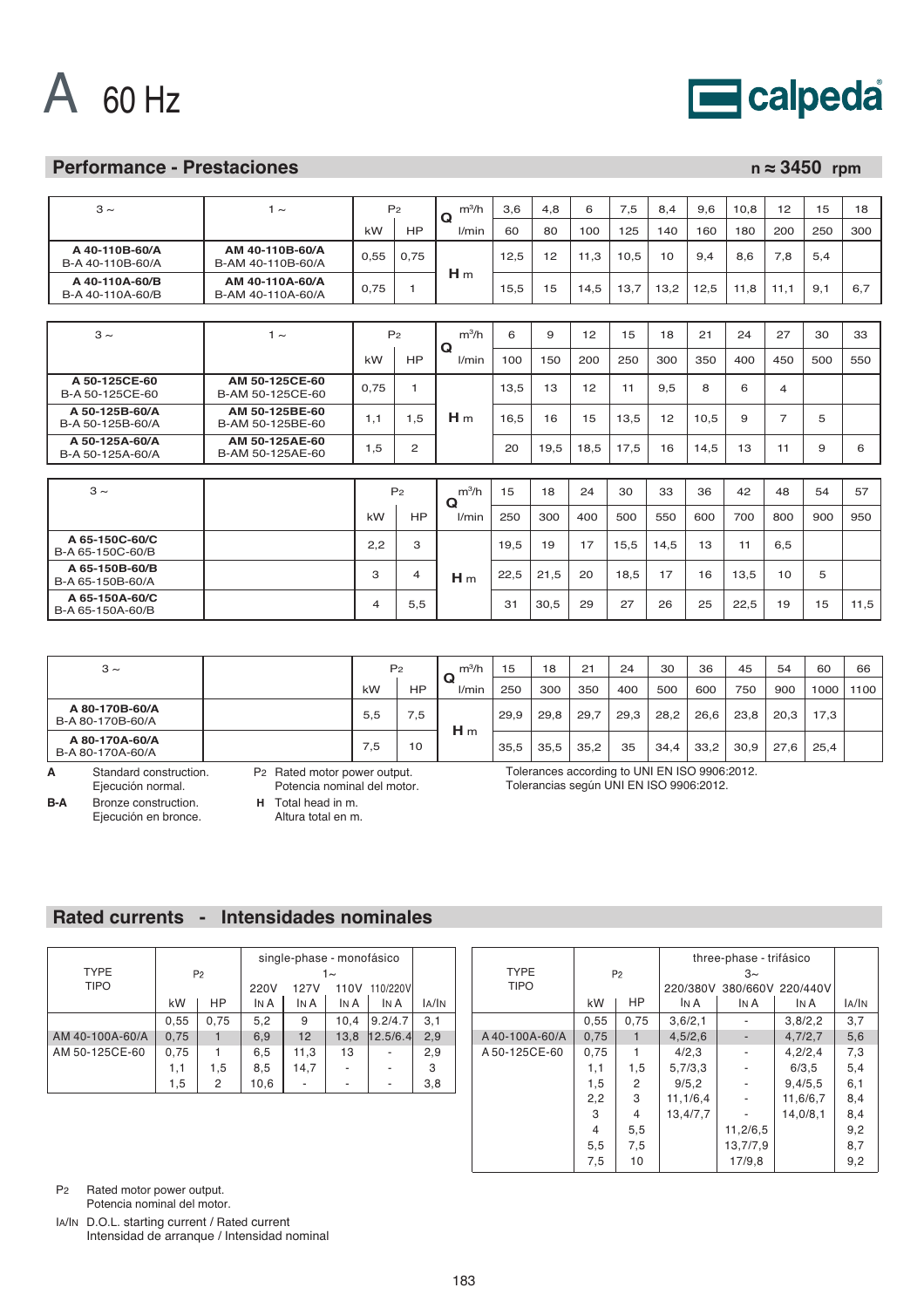



# **Characteristic curves - Curvas Características n** ≈ 3450 rpm



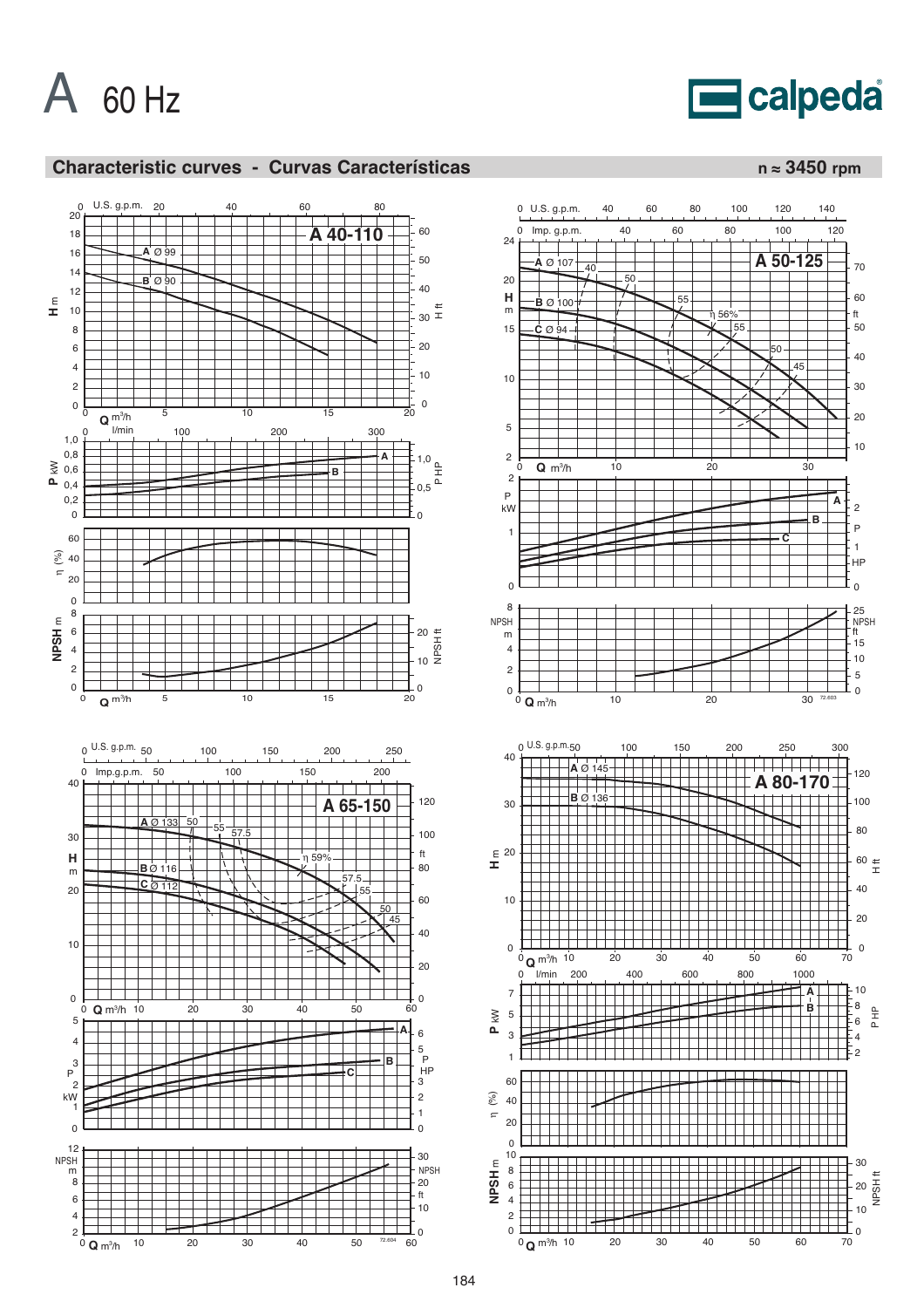

147

231 G2 ISO 228



# **Dimensions and weights - Dimensiones y pesos**



G2 ISO 228

490



 $96$  102

AR

| <b>TYPF</b>                                  |       |  |     | AR mm |                         |  |  |  |
|----------------------------------------------|-------|--|-----|-------|-------------------------|--|--|--|
| <b>TIPO</b>                                  | $H^*$ |  |     |       | 220V 127V 110V 110/220V |  |  |  |
| (B)-AM 40-110B-60/A                          | 187   |  |     |       | 116                     |  |  |  |
| (B)-AM 40-110A-60/A                          | 187   |  | 116 | 116   | 131                     |  |  |  |
| ● Standard dimensions - Dimensiones estándar |       |  |     |       |                         |  |  |  |
| □ Cannot constructed - Non fatibles          |       |  |     |       |                         |  |  |  |

|                                      | kg           |                                                          | kq |
|--------------------------------------|--------------|----------------------------------------------------------|----|
| 40-110A-60/B<br>А<br>AM 40-110A-60/A | 20.6<br>20.8 | 23.3<br>40-110A-60/B<br>B-A<br>B-AM 40-110A-60/A<br>23.5 |    |
| 40-110B-60/B<br>AM 40-110B-60/A      | 18.9<br>19.8 | 21.6<br>40-110B-60/B<br>B-A<br>B-AM 40-110B-60/A<br>22.5 |    |

**DN** NPT Version on demand - Ejecuciones bajo demanda

| <b>TYPF</b>        |     | AS mm |     |     |                               |  |  |
|--------------------|-----|-------|-----|-----|-------------------------------|--|--|
| <b>TIPO</b>        | Hc  |       |     |     | 220V   127V   110V   110/220V |  |  |
| (B)-AM 50-125CE-60 | 228 |       | 116 | 131 |                               |  |  |
| (B)-AM 50-125BE-60 | 228 |       | 131 | n   |                               |  |  |
| (B)-AM 50-125AE-60 | 228 |       |     |     |                               |  |  |

● Standard dimensions - Dimensiones estándar<br>□ Cannot constructed - Non fatibles

|                                                                                                           | kq         |                                                            | kq           |  |  |  |  |
|-----------------------------------------------------------------------------------------------------------|------------|------------------------------------------------------------|--------------|--|--|--|--|
| 50-125A-60/A<br>AM 50-125AE-60                                                                            | 29.9<br>31 | B-A 50-125A-60/A<br>B-AM 50-125AE-60                       | 33.6<br>33.6 |  |  |  |  |
| 50-125B-60/A<br>A<br>AM 50-125BE-60                                                                       | 28<br>29,1 | B-A 50-125B-60/A<br>B-AM 50-125BE-60                       | 31<br>32,6   |  |  |  |  |
| 26.9<br>29.6<br>50-125CE-60<br>B-A 50-125CE-60<br>A<br>AM 50-125CE-60<br>27.8<br>30,6<br>B-AM 50-125CE-60 |            |                                                            |              |  |  |  |  |
|                                                                                                           |            | <b>DN NPT Version on demand - Ejecuciones bajo demanda</b> |              |  |  |  |  |

fM 172 G 2 1/2<br>ISO 228 G 2 1/2 ISO 228 ਹੋ ਜਾ 293 H  $\overline{+F}$  $V$ 4.93.102

w

263

4.93.103

<u>gi</u><br>Atr

للكتا

223

H\*

16

100 70

95 125



Ō

295

14





| <b>TYPE</b>                        |            |            |            |              |
|------------------------------------|------------|------------|------------|--------------|
| <b>TIPO</b>                        | fM         | н          | w          | kg           |
| A 65-150C-60/C<br>B-A 65-150C-60/B | 635<br>583 | 260<br>260 | 364<br>319 | 56,7<br>50.4 |
| A 65-150B-60/B<br>B-A 65-150B-60/A | 595        | 270        | 324        | 57<br>58,5   |
| A 65-150A-60/C<br>B-A 65-150A-60/B | 595        | 270        | 324        | 58,5<br>60   |

**DN** NPT Version on demand - Ejecuciones bajo demanda

|                                                            | kq   |  |                  | kq   |
|------------------------------------------------------------|------|--|------------------|------|
| A 80-170A-60/A                                             | 85.8 |  | B-A 80-170A-60/A | 95.6 |
| A 80-170B-60/A                                             | 80.3 |  | B-A 80-170B-60/A | 90.1 |
| <b>DN</b> NPT Version on demand - Ejecuciones bajo demanda |      |  |                  |      |